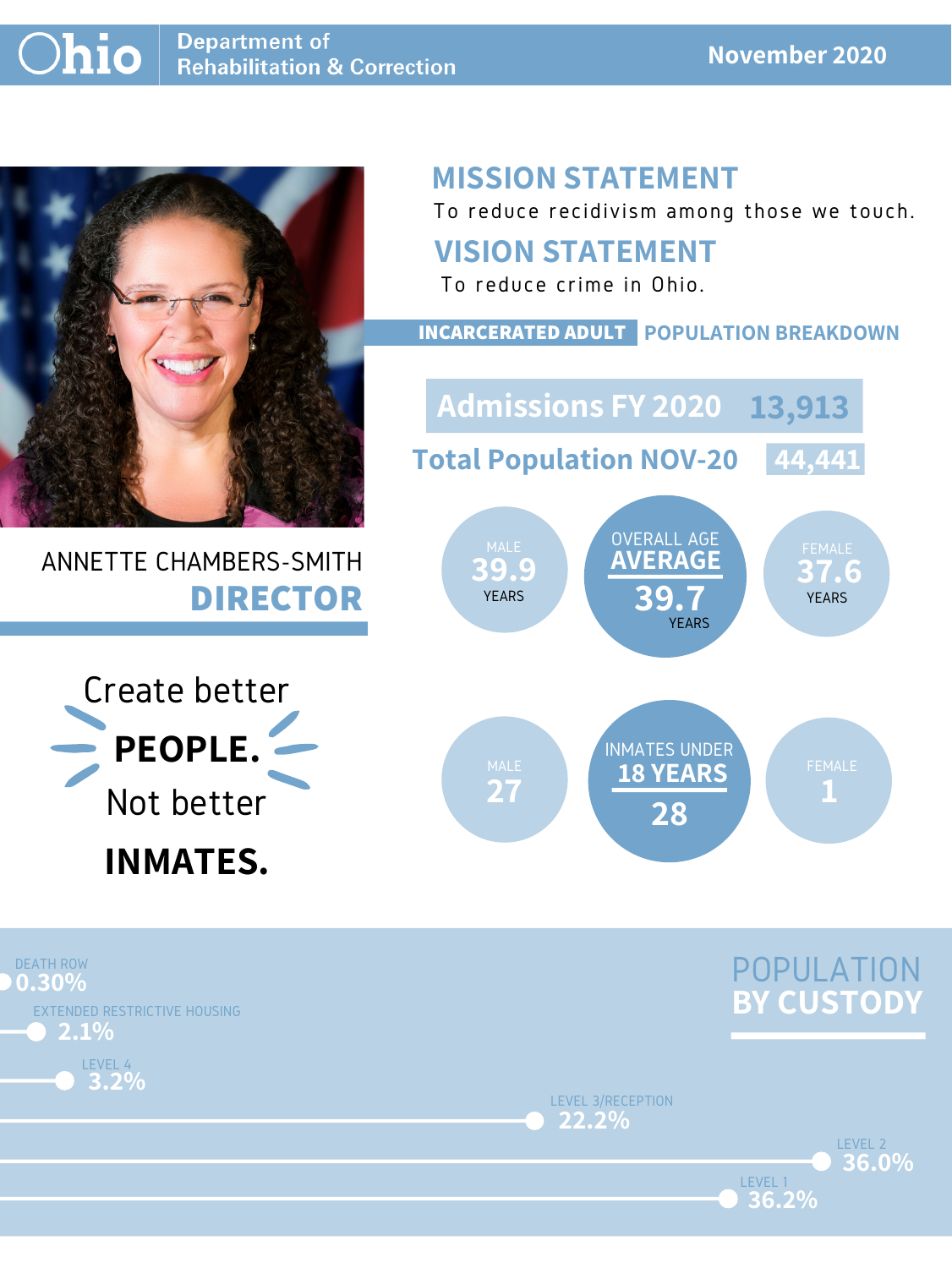### Other Race 1,534







# INMATE RELEASES

| Total FY 2020<br><b>Releases to Supervision</b> | 21,747<br>16,588 |
|-------------------------------------------------|------------------|
| To Parole                                       | 303              |
| To Post Release Control                         | 10,481           |
| To Transitional Control/Treatment Transfer      | 3,719            |
|                                                 | 2,085            |
| <b>Releases Without Supervision</b>             | 5,136            |
| Miscellaneous Releases                          | 23               |
| *Excludes Deaths                                |                  |



Executions Since February 1999 Executions Calendar Year to Date **0 56**

#### **Monthly Community Supervision Count**

| <b>Community Control</b>    | 4,485  |
|-----------------------------|--------|
| <b>Interstate Compact</b>   | 3,801  |
| <b>Intervention in Lieu</b> | 681    |
| <b>Judicial Release</b>     | 698    |
| <b>PRC/Parole</b>           | 21,849 |

## **Staff Profile** Total Staff **11,954**

## Total Corrections Officers (CO) Inmate To Correction Officer Ratio **6,469 6.1:1**

Total Parole Officers (PO)

**521**